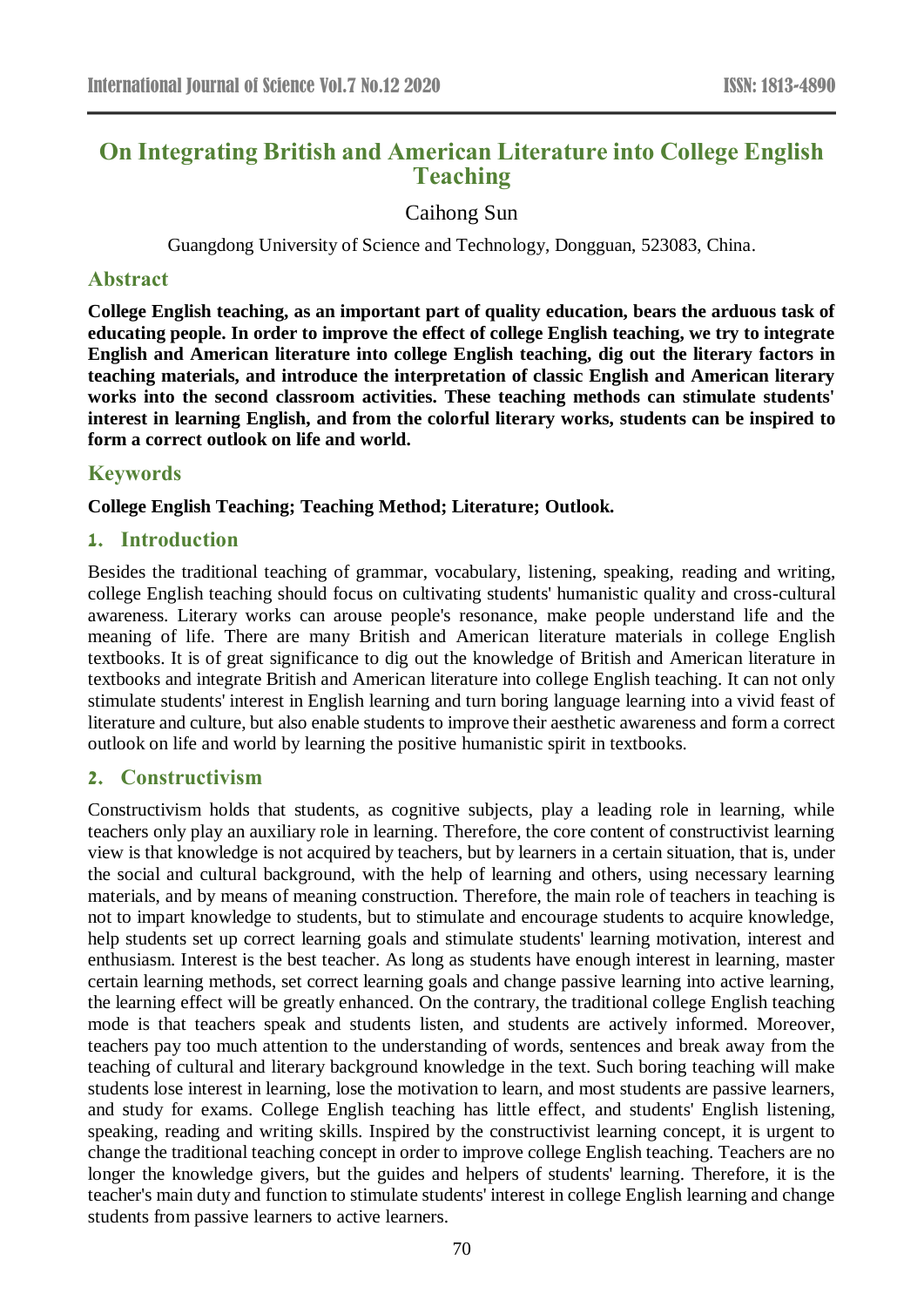## **3. Importance of Integrating Literature Education into College English Teaching**

Incorporating literature education into college English teaching can not only stimulate students' interest in learning, but also enable students to improve their self-cultivation and form a correct world outlook and outlook on life under the subtle influence of literature, thus meeting the requirements of President Xi Jinping for educating people in philosophy and social sciences in colleges and universities. Therefore, the importance of integrating literature education into college English is selfevident. Littlewood, a famous British expert, thinks that literature can promote the achievement of communicative purposes and make creative use of limited sentences. Widdowson believes that literature reading is not limited to text activities, but builds a bridge between authors and readers by means of the content of works. Professor Hu Wenzhong, an English educator from North China, also believes that "choosing excellent foreign literature works in foreign language teaching can enhance students' comprehensive foreign language literacy in depth, comprehensively and vividly". The importance of integrating literature into college English teaching is as follows:

First, literary works are rich in morality, sentiment, truth, goodness and beauty. Through the fate and encounters of characters in literary works, students can experience infinite life meaning in limited time and space, feel the life course of different times, different countries and different characters, and then realize their true life meaning. For example, Jane Eyre, a well-known book, shows students Jane who persists in herself, pursues freedom and protects her dignity after all kinds of hardships. Jane did not give up the right to pursue love and happiness because of her low social status. She fell in love with Rochester not because of his property, but because he could treat her as his friend and be honest with her. Jane didn't sell her soul and inner feelings to survive. She refused her cousin St John's proposal. The happy endings of Jane Eyre and Rochester in the novel show readers a truth: as long as they dare to pursue happiness, stick to themselves and never compromise, they can realize their dreams. Shakespeare's tragedy makes readers witness the sacredness and greatness of love. Romeo and Juliet can die for each other for love. Ernest Hemingway, an American writer, made readers feel the mystery of nature, and the strength of nature is unmatched. Therefore, Santiago, the "tough guy" old fisherman, lost to the boundless sea and the ferocious sharks. Students get the way of getting along with nature: respecting nature, adapting to nature and keeping harmony between man and nature. Fitzgerald, an American writer, showed readers the disillusionment of Gatsby's American dream and experienced the prosperity and emptiness of American society in the 1920s. In a word, literary works can make us experience colorful life, enrich our spiritual world and inner life, and improve our moral sentiment.

Secondly, through the British and American literature works, we can have a glimpse of the British and American culture, deepen our understanding of the British and American culture, effectively carry out cross-cultural communication and promote college English learning. Taking Shakespeare's tragedy *Romeo and Juliet* as an example, it took only four days for Romeo and Juliet to get to know each other, love each other, get married secretly, and then get to double suicide. In the story of butterfly lovers in China, butterfly lovers shared the bed for three years or even many times, but only when they finally said goodbye did Zhu Yingtai implicitly imply his daughter's body and love for Liang Shanbo. The same story theme and ending, different concepts of time and different ways of expressing love are enough to see the differences between Chinese and Western cultures. Chinese people's implicit character makes them insist on the love with a long flow of water.

Thirdly, reading English and American literature can enlarge students' vocabulary and enhance their reading comprehension and writing ability. First of all, the vivid story of the original British and American literature and the ups and downs of the hero's fate affect the students' hearts. The feeling of being there enables students to overcome the obstacles of new words, guess the meaning of words from the context, and then let students extract their favorite words and sentences. Over time, students' vocabulary will be greatly increased. Secondly, British and American literary works are usually voluminous works, even if they are short versions, they are also informative, and students need to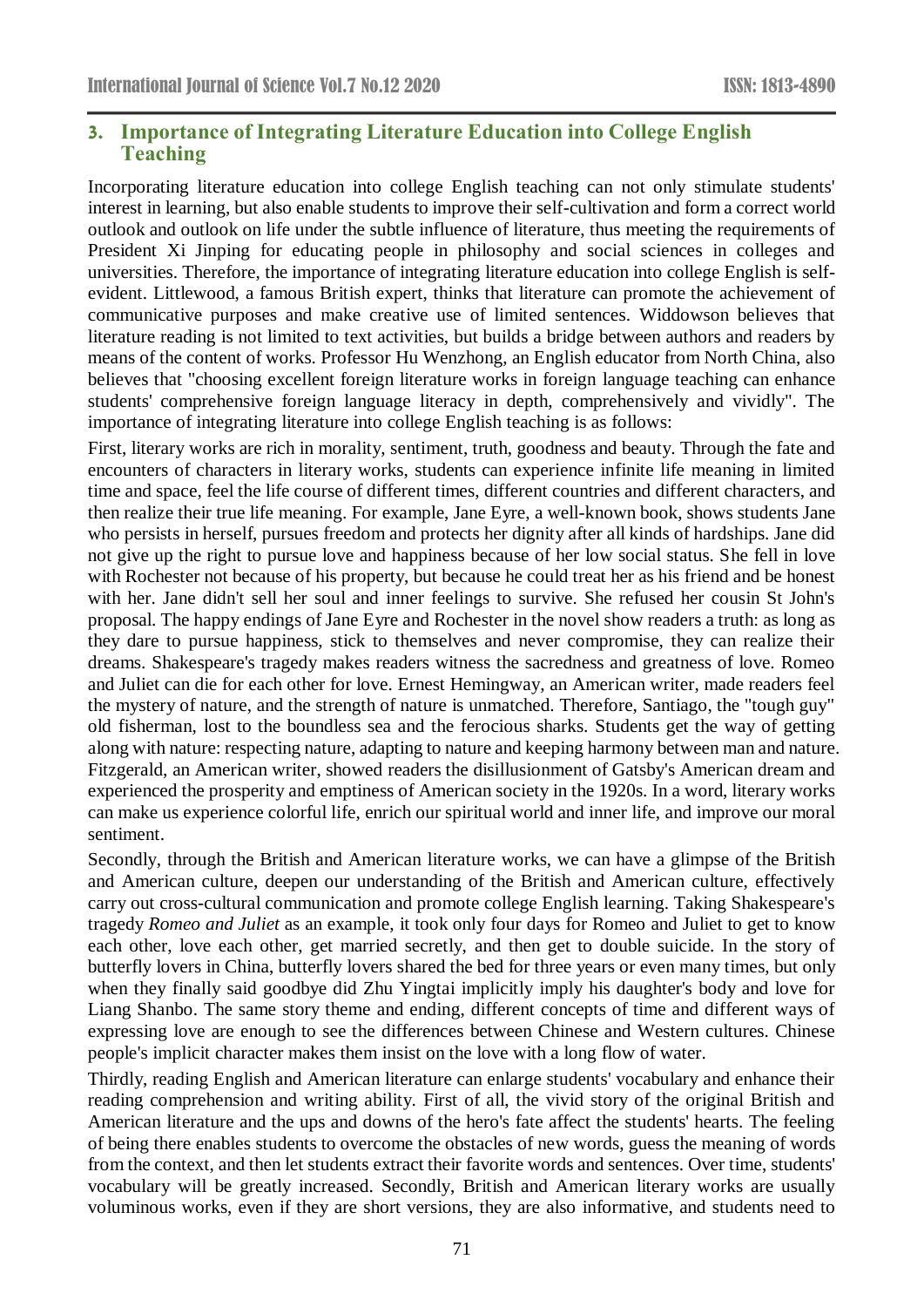finish them in a limited time, which requires students' reading speed and skills. Over time, students' reading ability will be enhanced.

# **4. Exploration of Integrating Literature Education into College English Teaching**

The contents of British and American literature are vast, but students' study time is limited and college English class hours are limited. How to integrate British and American literature into college English teaching in limited time and class hours is a difficult problem faced by college English teachers. In many years of teaching practice, the author summed up the following experiences:

First, dig out the contents of British and American literature and culture in teaching materials and combine them with classroom teaching contents. Taking Shanghai Foreign Language Education Publishing House's New Comprehensive Course of Advanced English for example, the theme of Unit 1 of Volume 1 is *The pursuit of Dreams*, which tells the inspirational story of an American blind man pursuing his musical dream. The protagonists of the three stories come from different countries and different times, but they all have a common theme: chasing dreams. The focus of this unit is to guide students to learn the spirit of these protagonists and encourage students to face difficulties and not give up easily. Therefore, in addition to the regular preview, the author also assigned some learning tasks to the students, and combined with their interests and hobbies, let the students understand that it takes determination and perseverance to realize their dreams, and unremitting efforts will bring success. Therefore, it is of great significance for freshmen to encourage students to face the difficulties in study and life bravely, set clear learning objectives and clarify the learning mission in universities. Most freshmen have experienced the rigorous college entrance examination, and the high-pressure high school life suffocates them. Therefore, many students pin their hopes on the university, hoping to live a "paradise" life in the university after the hardships of the college entrance examination. In addition, the education system of Chinese universities is strict and lenient, and most students are in a lax state. Therefore, it is of great practical significance to use the theme of "chasing dreams" to guide students to set clear goals for college study, to think about the way out after college graduation as soon as possible, and to encourage some students to set goals for postgraduate entrance examination. In this way, boring language learning becomes a colorful study of literature and culture, and students can learn the hero's aggressive, persistent and indomitable spirit, so as to motivate their study and life.

Secondly, the interpretation of classic British and American literature works is introduced into the second classroom activities. In order to improve students' reading and understanding of English and American literature, the author encourages students to take the study group as a unit, and according to the time sequence of the development of English and American literature, each group finishes reading a writer and his representative work within the scope given by the teacher after class. After group discussion, they make PPT and show it to classmates and teachers, and finally pass PPT to QQ group to learn together. In this way, students can not only read selectively in numerous literary works, but also learn more knowledge of British and American literature in a limited time, and understand the history and schools of the development of British and American literature.

Thirdly, elective courses should be offered to extend students' college English study and English and American literature. College English is a required course in colleges and universities, which is only offered to sophomores in most colleges and universities. In order to enable students to further study college English courses and knowledge of British and American literature, the aim is to enable students to learn the main literary works of British and American countries from film images, cultivate students' humanistic feelings, publicize humanistic spirit, cultivate students' sentiment and broaden their horizons, thus cultivating students' humanistic quality and aesthetic ability. In addition, this course can also enable students to learn western culture, understand western civilization, way of thinking and living habits through the window of British and American literature, view western culture and core values critically, familiarize themselves with the cultural differences between China